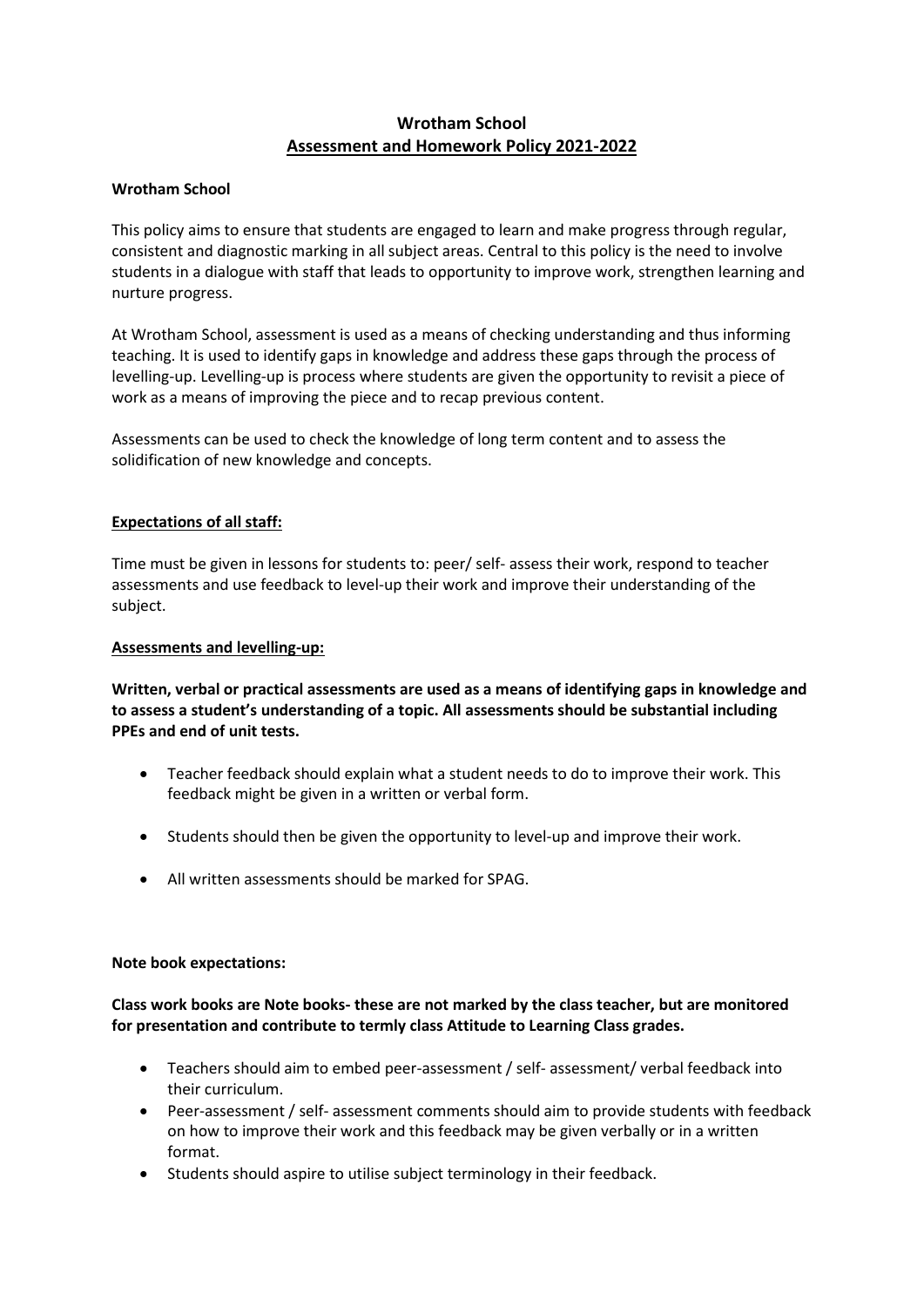### **Homework expectations:**

Wrotham School recognises the importance of homework and its impact on the progress of students across all subjects.

Homework should be set regularly and proportionately to their teaching time in each subject area.

## **Staff are expected to uphold the following:**

## **Setting:**

- Students should be set homework using the Show my Homework system.
- In some departments homework is set on another platform such as Educake in Science.

#### **Marking:**

 Homework marking could include a combination of: verbal feedback, presentation of work or flip learning, written feedback, peer and self- assessed marking.

## **Tasks:**

 Homework tasks could include: Wider reading, Educake, homework menus, knowledge organisers, Hegarty Maths, research/ planning in preparation for written tasks, key word spellings, terminology definition tests, forums, blogs, quizzes, self-marking, online tests and literacy and vocabulary tests.

#### **Contribution to ATL:**

- Students are issued with an Attitude to Learning Homework grade as part of their termly reports.
- A lack of Homework submission is noted with an Attitude to Learning score of 4.

#### **Support with Homework completion:**

- Provision should be made for students unable to complete the homework at home to complete the work in school, in the department and with support.
- Homework club is available at lunch-times if students are unable to complete homework at home.